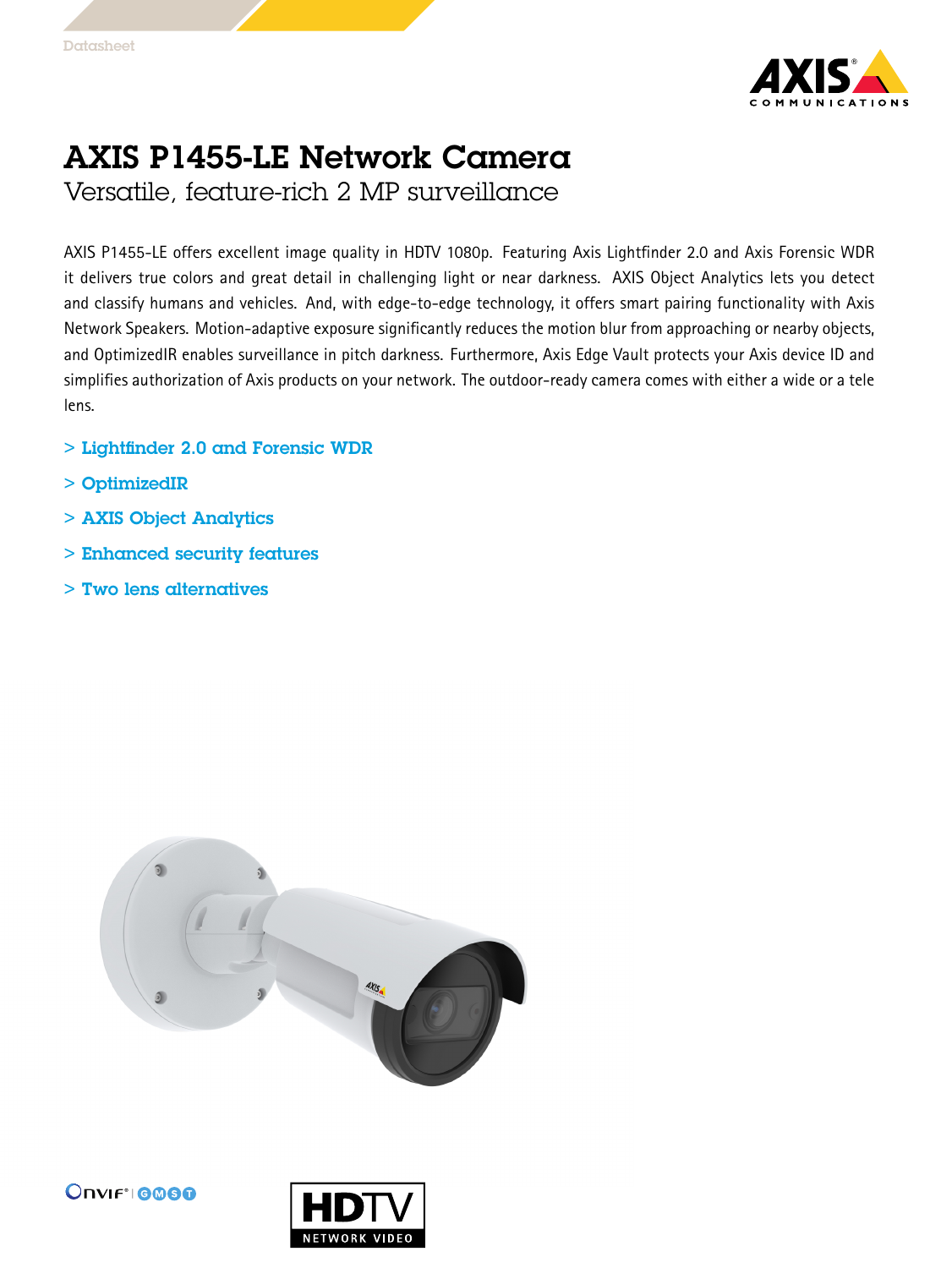## AXIS P1455-LE Network Camera

| Camera                  |                                                                                                                                                                                                                                                                                                                                                                                                                                                                                                                                      |
|-------------------------|--------------------------------------------------------------------------------------------------------------------------------------------------------------------------------------------------------------------------------------------------------------------------------------------------------------------------------------------------------------------------------------------------------------------------------------------------------------------------------------------------------------------------------------|
| Image sensor            | 1/2.8" progressive scan RGB CMOS                                                                                                                                                                                                                                                                                                                                                                                                                                                                                                     |
| Lens                    | AXIS P1455-LE 9 mm:<br>Varifocal, 3-9 mm, F1.6-3.3<br>Horizontal field of view 114°-37°<br>Vertical field of view 58°-21°<br>Varifocal, Remote focus and zoom, P-Iris control, IR corrected<br>AXIS P1455-LE 29 mm:<br>Varifocal, 10.9-29 mm, F1.7-1.7<br>Horizontal field of view 29°-11°<br>Vertical field of view 17°-6.5°<br>Varifocal, Remote focus and zoom, P-Iris control, IR corrected                                                                                                                                      |
| Day and night           | Automatically removable infrared-cut filter                                                                                                                                                                                                                                                                                                                                                                                                                                                                                          |
| Minimum<br>illumination | AXIS P1455-LE 9 mm:<br>Color: 0.07 lux, at 50 IRE F1.6<br>B/W: 0.01 lux, at 50 IRE F1.6<br>0 lux with IR illumination on<br>AXIS P1455-LE 29 mm:<br>Color: 0.07 lux, at 50 IRE F1.7<br>B/W: 0.01 lux, at 50 IRE F1.7<br>0 lux with IR illumination on                                                                                                                                                                                                                                                                                |
| Shutter speed           | $1/66500$ s to 2 s                                                                                                                                                                                                                                                                                                                                                                                                                                                                                                                   |
| System on chip (SoC)    |                                                                                                                                                                                                                                                                                                                                                                                                                                                                                                                                      |
| Model                   | ARTPEC-7                                                                                                                                                                                                                                                                                                                                                                                                                                                                                                                             |
| Memory                  | 1024 MB RAM, 512 MB Flash                                                                                                                                                                                                                                                                                                                                                                                                                                                                                                            |
| Compute<br>capabilities | Machine learning processing unit (MLPU)                                                                                                                                                                                                                                                                                                                                                                                                                                                                                              |
| Video                   |                                                                                                                                                                                                                                                                                                                                                                                                                                                                                                                                      |
| Video                   | H.264 (MPEG-4 Part 10/AVC) Baseline, Main and High Profiles                                                                                                                                                                                                                                                                                                                                                                                                                                                                          |
| compression             | H.265 (MPEG-H Part 2/HEVC) Main Profile<br><b>Motion JPEG</b>                                                                                                                                                                                                                                                                                                                                                                                                                                                                        |
| <b>Resolution</b>       | 1920x1080 to 160x90                                                                                                                                                                                                                                                                                                                                                                                                                                                                                                                  |
| Frame rate              | With Forensic WDR: Up to 25/30 fps (50/60 Hz) in all resolutions<br>No WDR: Up to 50/60 fps (50/60 Hz) in all resolutions                                                                                                                                                                                                                                                                                                                                                                                                            |
| Video streaming         | Multiple, individually configurable streams in H.264, H.265 and<br>Motion JPEG<br>Axis Zipstream technology in H.264 and H.265<br>Controllable frame rate and bandwidth<br>VBR/ABR/MBR H.264/H.265<br>Video streaming indicator                                                                                                                                                                                                                                                                                                      |
| Multi-view<br>streaming | Up to 8 individually cropped out view areas                                                                                                                                                                                                                                                                                                                                                                                                                                                                                          |
| Image settings          | Saturation, contrast, brightness, sharpness, Forensic WDR: Up to<br>120 dB depending on scene, white balance, day/night threshold,<br>exposure mode, exposure zones, defogging, compression,<br>orientation: auto, 0°, 90°, 180°, 270° including Corridor Format,<br>mirroring of images, dynamic text and image overlay, privacy<br>masks, motion-adaptive exposure<br>AXIS P1455-LE 9 mm: Barrel distortion correction<br>AXIS P1455-LE 29 mm: Electronic image stabilization<br>Scene profiles: forensic, vivid, traffic overview |
| Pan/Tilt/Zoom           | Digital PTZ, digital zoom                                                                                                                                                                                                                                                                                                                                                                                                                                                                                                            |
| Audio                   |                                                                                                                                                                                                                                                                                                                                                                                                                                                                                                                                      |
| Audio streaming         | Audio in, simplex, two-way audio via edge-to-edge technology                                                                                                                                                                                                                                                                                                                                                                                                                                                                         |
| Audio encoding          | 24bit LPCM, AAC-LC 8/16/32/48 kHz, G.711 PCM 8 kHz, G.726<br>ADPCM 8 kHz, Opus 8/16/48 kHz<br>Configurable bit rate                                                                                                                                                                                                                                                                                                                                                                                                                  |
| Audio<br>input/output   | External microphone input or line input, digital audio input,<br>network speaker pairing                                                                                                                                                                                                                                                                                                                                                                                                                                             |
| Network                 |                                                                                                                                                                                                                                                                                                                                                                                                                                                                                                                                      |
| Security                | Password protection, IP address filtering, HTTPS <sup>a</sup> encryption,<br>IEEE 802.1X (EAP-TLS) <sup>a</sup> network access control, digest<br>authentication, user access log, centralized certificate<br>management, brute force delay protection, signed firmware,<br>secure boot, signed video, Axis Edge Vault, Axis device ID                                                                                                                                                                                               |
| Supported<br>protocols  | IPv4, IPv6 USGv6, ICMPv4/ICMPv6, HTTP, HTTPS <sup>a</sup> , HTTP/2, TLS <sup>a</sup> ,<br>QoS Layer 3 DiffServ, FTP, SFTP, CIFS/SMB, SMTP, mDNS (Bonjour),                                                                                                                                                                                                                                                                                                                                                                           |
|                         | UPnP®, SNMP v1/v2c/v3 (MIB-II), DNS/DNSv6, DDNS, NTP, RTSP,                                                                                                                                                                                                                                                                                                                                                                                                                                                                          |

RTP, SRTP, TCP, UDP, IGMPv1/v2/v3, RTCP, ICMP, DHCPv4/v6, ARP, SOCKS, SSH, LLDP, CDP, MQTT v3.1.1, Syslog, Link-Local address (ZeroConf)

| System integration                      |                                                                                                                                                                                                                                                                                                                                                                                                                 |  |
|-----------------------------------------|-----------------------------------------------------------------------------------------------------------------------------------------------------------------------------------------------------------------------------------------------------------------------------------------------------------------------------------------------------------------------------------------------------------------|--|
| Application<br>Programming<br>Interface | Open API for software integration, including VAPIX <sup>®</sup> and<br>AXIS Camera Application Platform; specifications at axis.com<br><b>One-Click Cloud Connection</b><br>ONVIF® Profile G, ONVIF® Profile M, ONVIF® Profile S and<br>ONVIF <sup>®</sup> Profile T, specification at onvif.org                                                                                                                |  |
| Onscreen<br>controls                    | Day/night shift<br>Defogging<br>Wide dynamic range<br>IR illumination<br>AXIS P1455-LE 29 mm: Electronic image stabilization                                                                                                                                                                                                                                                                                    |  |
| Event conditions                        | Analytics<br>Detectors: live stream accessed, video motion detection, audio<br>detection, day/night mode, shock detection, tampering<br>Hardware: network, temperature<br>Input Signal: digital input port, manual trigger, virtual inputs<br>Storage: disruption, recording<br>System: system ready<br>Time: recurrence, use schedule<br>AXIS P1455-LE 29 mm: Supervised input changed state<br>MQTT subscribe |  |
| <b>Event actions</b>                    | Record video: SD card and network share<br>Upload of images or video clips: FTP, SFTP, HTTP, HTTPS, network<br>share and email<br>Pre- and post-alarm video or image buffering for recording or<br>upload<br>Notification: email, HTTP, HTTPS, TCP and SNMP trap<br>PTZ: PTZ preset, start/stop quard tour<br>Overlay text, external output activation, day/night mode<br>MQTT publish                          |  |
| Data streaming                          | Event data                                                                                                                                                                                                                                                                                                                                                                                                      |  |
| Built-in<br>installation aids           | Pixel counter, remote zoom (3x optical), remote focus, auto<br>rotation                                                                                                                                                                                                                                                                                                                                         |  |
| Analytics                               |                                                                                                                                                                                                                                                                                                                                                                                                                 |  |
| <b>AXIS Object</b><br>Analytics         | Object classes: humans, vehicles<br>Trigger conditions: line crossing, object in area<br>Up to 10 scenarios<br>Metadata visualized with color-coded bounding boxes<br>Polygon include/exclude areas<br>Perspective configuration<br><b>ONVIF Motion Alarm event</b>                                                                                                                                             |  |
| <b>Applications</b>                     | Included<br><b>AXIS Object Analytics</b><br>AXIS Video Motion Detection, AXIS Motion Guard,<br>AXIS Fence Guard, AXIS Loitering, active tampering, shock<br>detection<br>Supported<br>AXIS Perimeter Defender<br>Support for AXIS Camera Application Platform enabling<br>installation of third-party applications, see <i>axis.com/acap</i>                                                                    |  |
| General                                 |                                                                                                                                                                                                                                                                                                                                                                                                                 |  |
| Casing                                  | IP66/IP67-, NEMA 4X-, and IK10-rated casing<br>Polycarbonate blend and aluminium<br>Color: white NCS S 1002-B                                                                                                                                                                                                                                                                                                   |  |
| Sustainability                          | AXIS P1455-LE 9 mm:<br>PVC free<br>AXIS P1455-LE 29 mm:<br>PVC free, BFR/CFR free                                                                                                                                                                                                                                                                                                                               |  |
| Power                                   | AXIS P1455-LE 9 mm:<br>Power over Ethernet IEEE 802.3af/802.3at Type 1 Class 3<br>Typical: 7.7 W, max 12.95 W<br>AXIS P1455-LE 29 mm:<br>Power over Ethernet IEEE 802.3af/802.3at Type 1 Class 3<br>Typical: 8.5 W, max 12.95 W<br>12-28 V DC, typical 7.8 W, max 12.95 W                                                                                                                                       |  |
| <b>Connectors</b>                       | AXIS P1455-LE 9 mm:<br>Shielded RJ45 10BASE-T/100BASE-TX/1000BASE-T<br>3.5 mm mic/line in                                                                                                                                                                                                                                                                                                                       |  |